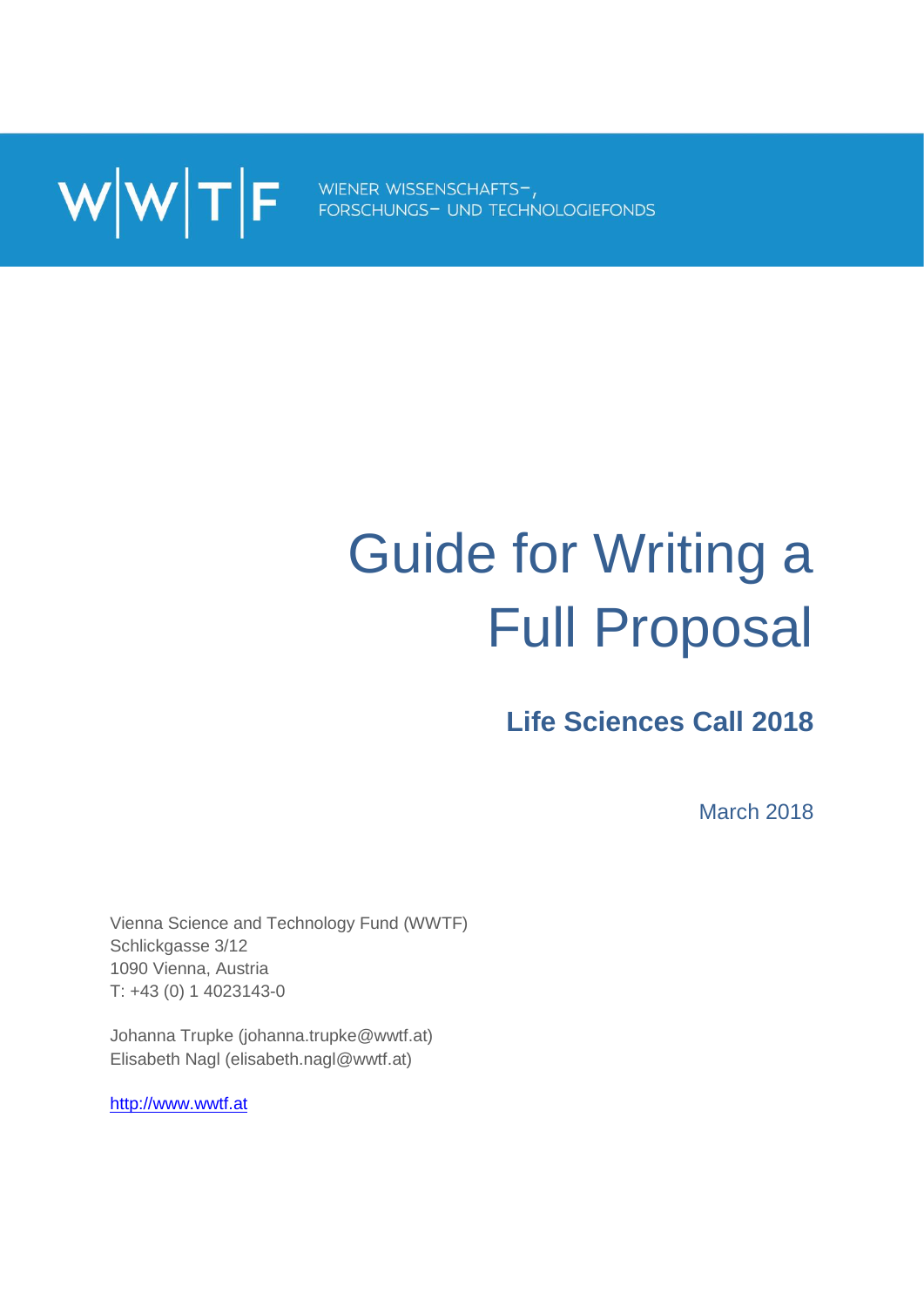# **About WWTF**

The Vienna Science and Technology Fund (WWTF) is the only larger Austrian private nonprofit organization established to promote science and research. WWTF started its funding activities in 2003. According to its statutes, WWTF aims to fund excellent scientific research(ers) following the highest international standards in order to promote Vienna as a city of science and research.

WWTF provides substantial funding for larger multi-annual research projects at home institutions located in Vienna ("Project Funding"), as well as striving to attract excellent researchers from abroad to Vienna ("Vienna Research Groups for Young Investigators"). WWTF runs calls resulting in a strong competition for funding.

Currently, WWTF runs the following thematic programmes: "Life Sciences" (\*2003), "Mathematics *and* ..." (\*2004), "Information and Communication Technology" (\*2008), and "Cognitive Sciences" (\*2011). The financial resources of WWTF originate from the "*Privatstiftung zur Verwaltung von Anteilsrechten*" and from the City of Vienna.

While the thematic funding programmes are established in close coordination with Viennese RTD policy and initiatives, the review and selection process lies strictly in the hands of international scientists not employed in Austria. For each call, an appropriate international expert jury is formed. Additionally, for each application entering the full proposal stage a number of written peer reviews are obtained.

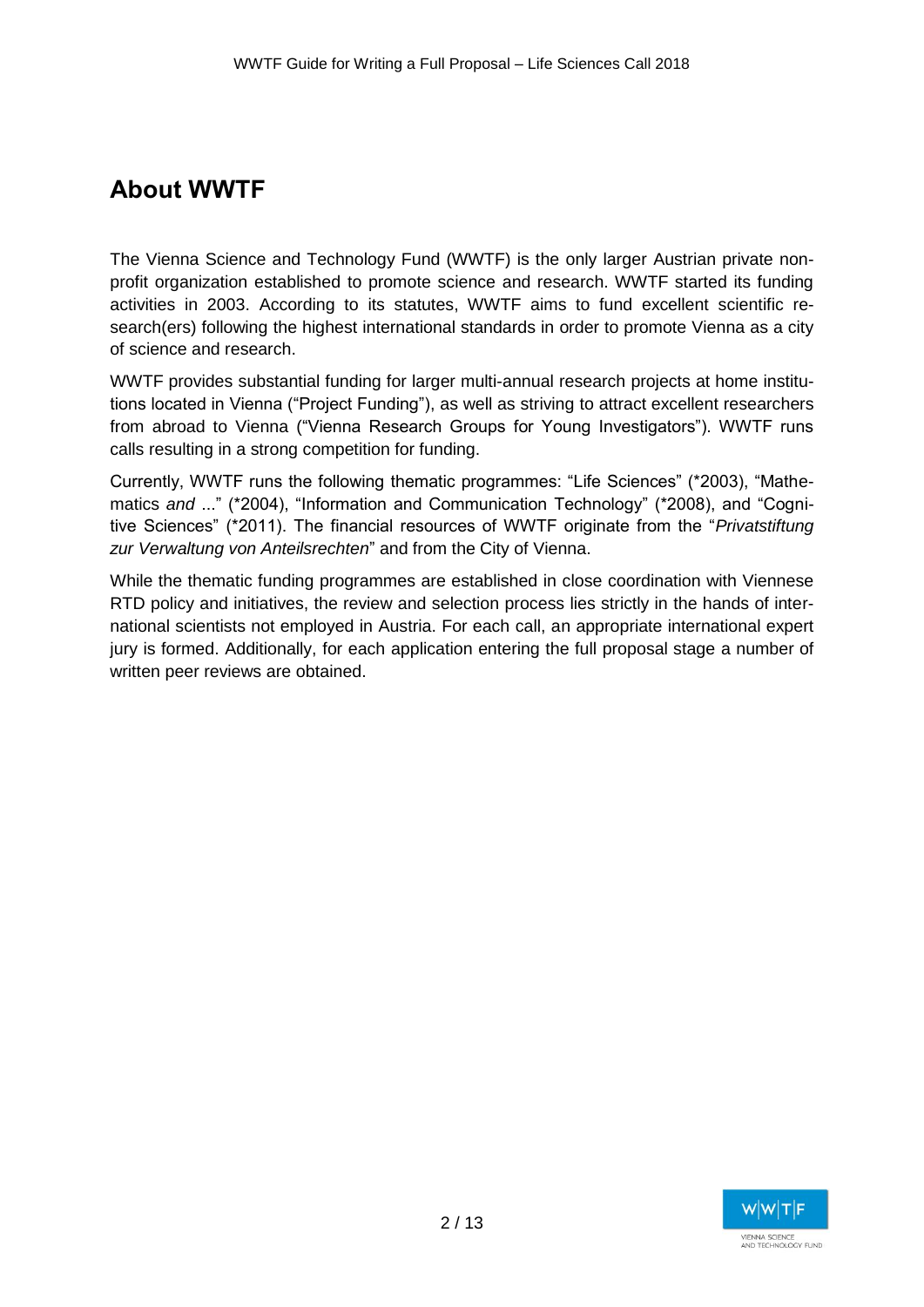## **Important Issues**

The **Call Fiche** including contact information of WWTF call managers is available at [www.wwtf.at.](http://www.wwtf.at/) The formal criteria for a WWTF Life Sciences 2018 project include a minimum funding volume of  $\epsilon$  200,000 with an upper range of up to  $\epsilon$  800,000 and a planned duration of 2-4 years. In total,  $\epsilon$  6 million are dedicated to this call.

The **Principal Investigator (PI)** of a WWTF project must have a Viennese home institution to which the project is affiliated to. Researchers moving to Vienna are also required to be affiliated to a Viennese institution and have a work place in case of funding. Project **partners** outside of Vienna may receive funding of up to 20% of the total funding applied for. Partners outside Vienna are an option; they are neither obligatory nor a formal criterion for acceptance.

For **universities**, WWTF projects are treated according to §27 of the 2002 University Act. Therefore, authorized signatures from the university / scientific institution acting as home institution are mandatory for submission. In case of funding, the home institution will be the formal contract partner for WWTF with the principal investigator taking full scientific and financial responsibility.

WWTF funding may be used for all project-related costs; however, the main focus should be on funding scientific personnel. Everybody employed in a WWTF-funded project should get a fair contract with at least a *minimum wage* according to the "Kollektivvertrag" (collective agreement) of the Austrian Universities or – for staff employed at non-university institutions – according to the standards of the Austrian Science Fund (FWF) available online at www.fwf.ac.at/de/forschungsfoerderung/personalkostensaetze. A maximum total employment is set to 100%. When planning the budget, please use full-time equivalent (FTE) salaries and be aware that the PhD salary listed by FWF is for a 75% position.

No personnel costs can be claimed for permanent senior staff that is fully financed by the institution. Exceptions are made for institutions whose basic institutional block funding is less than 40% of the overall budget of the organisation. In these cases, permanently employed senior staff may claim up to 20% of their annual salary from WWTF.

The personnel categories are:

- **Senior Personnel:** highly qualified scientists, usually already in permanent employment
- **Post Doc:** or equivalent qualification, including Senior Postdocs
- *PhD Student:* or equivalent qualification
- *Diploma Student:* Bachelor or Master students
- **Office/Technician:** office staff or technical staff (proportional funding only)

The funding by WWTF under this scheme is not intended to cover investment in general infrastructure, however pro rata depreciation rates for the project duration are fundable for **equipment** necessary for the project. WWTF funding also covers **materials** (consumables and small devices up to €1,500 each), **travelling costs** (incurred for attending project related scientific events and invitations), **publication costs** (including costs for patent filing and open access publication), **workshops / conferences** (costs incurred for own scientific events), and **other project related costs**. However, non-personnel costs must be balanced,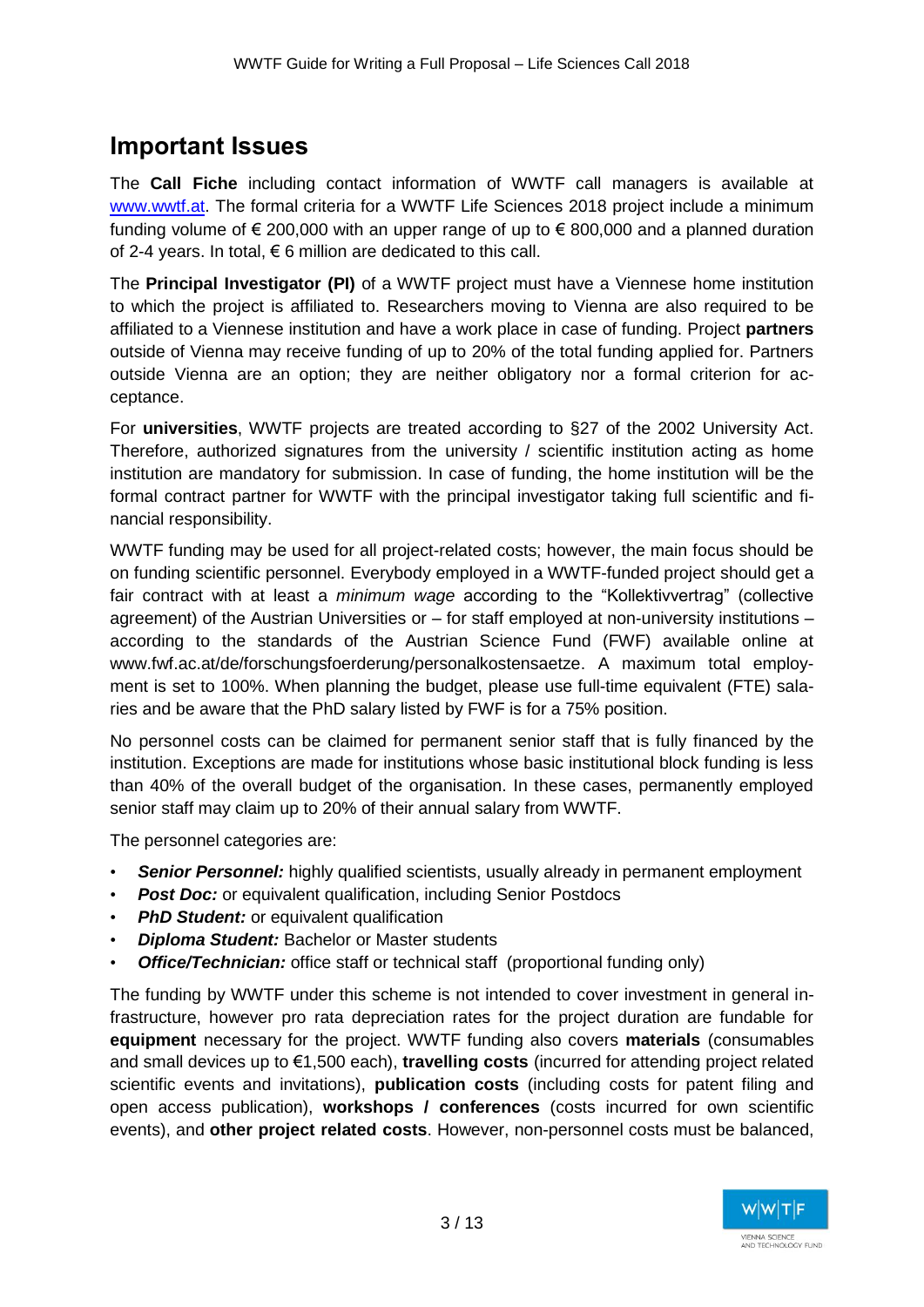as WWTF focuses on funding people, and should not exceed 40% of the funding volume applied for.

WWTF pays a **maximum of 20% overhead**. Overhead ("indirect costs") is calculated as 20% of the direct costs of the project. The total funding volume is calculated as direct + indirect costs. A separate project account / SAP number for bookkeeping is necessary for each project and the direct costs must be reported to WWTF. The overhead is paid as a flat rate with no conditions attached. Kindly comply with the overhead regulations of the involved institutions.

**Compliance with the rules for good scientific practice including the appreciation of ethical aspects in research** is mandatory even at the proposal stage.

- If approval from the ethics committee/institutional review board is required for the planned project this has to be clearly stated at the proposal stage and the approval ("Votum") **has to be submitted online with the full proposal to WWTF (PDF upload).**
- The approval by the ethics committee has to be specific for the planned WWTF project; therefore the title of the project should be the same as on the approval (minor deviations are possible). If the title of the approved research differs significantly from the planned WWTF project, the PI has to include a statement (in the online submission system) confirming that the approval covers the planned research.
- In exceptional cases, WWTF can also accept preliminary approvals, if only minor amendments are required and at our discretion. In these cases the final approval has to be submitted to WWTF at the latest two months after the full proposal submission deadline.
- If the main applicant for the ethical approval is not the PI or co-PI/Core-Team Member of the WWTF proposal, a clear statement has to be included in the online proposal whereby the PI or co-PI/Core-Team Member confirms that he/she is authorized to conduct the planned research within this ethical approval.
- If the planned research is covered by an existing approval, the applicants have to submit the extension of the approval ("Verlängerung der Gültigkeit des Votums"). The above also applies for extensions.

**Non-compliance will result a rejection of the proposal on formal grounds and will therefore not be further processed or sent for evaluation.** 

Please also consider WWTF's open access policy available at [www.wwtf.at.](http://www.wwtf.at/)

# **Funding Criteria**

This WWTF call aims to support teams of scientists that would like to conduct multi-annual innovative interdisciplinary scientific research projects in the field of translational biomedical research.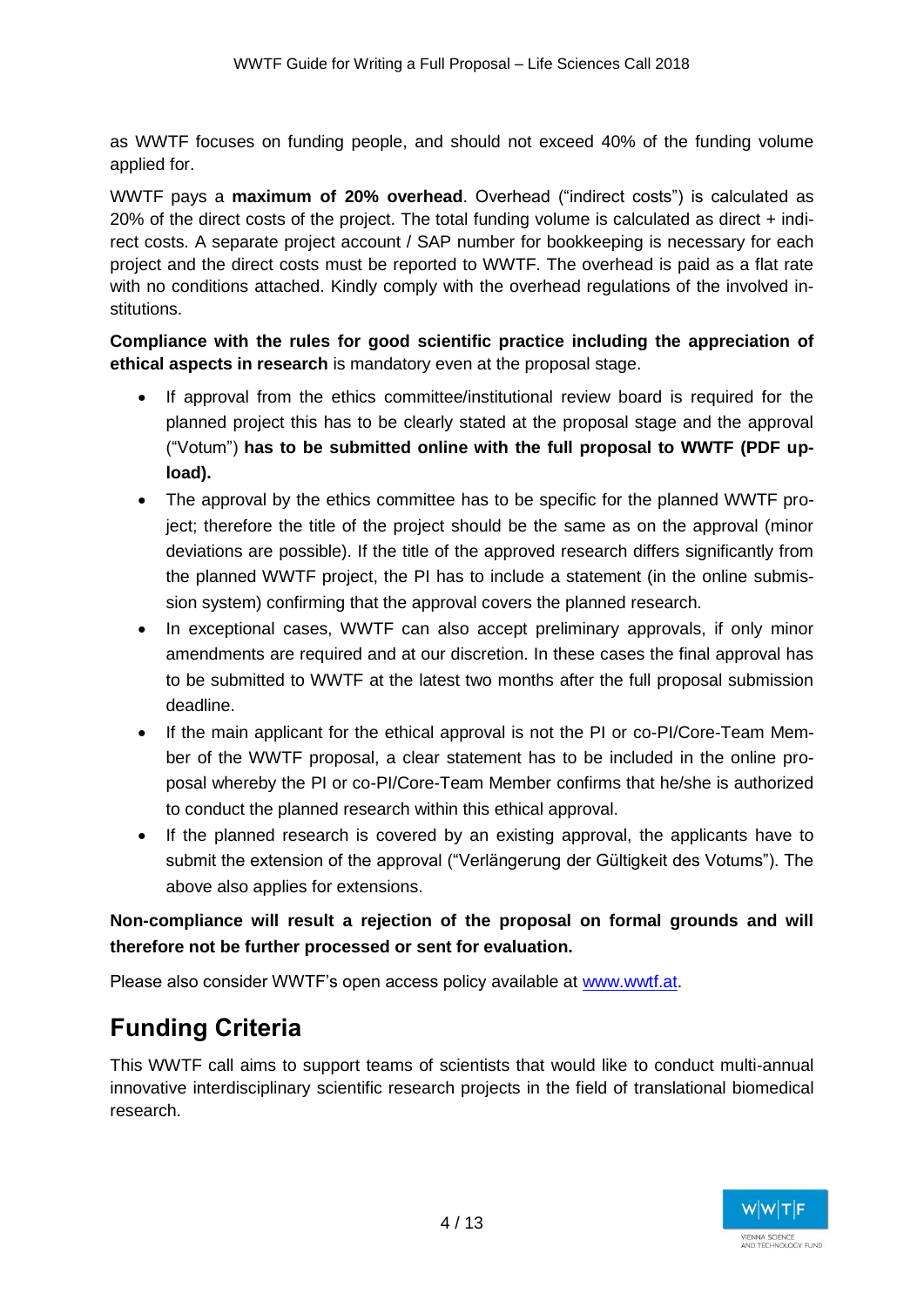The key selection criterion for this call is **scientific quality**, i.e., both the applicant and the submitted proposal must be scientifically outstanding. The **innovative aspects** of a project are also major criteria in the review of the proposals.

Please note that a researcher can appear in a key role (that is, as PI, Co-PI or Core Team Member) in **two proposals at most**.

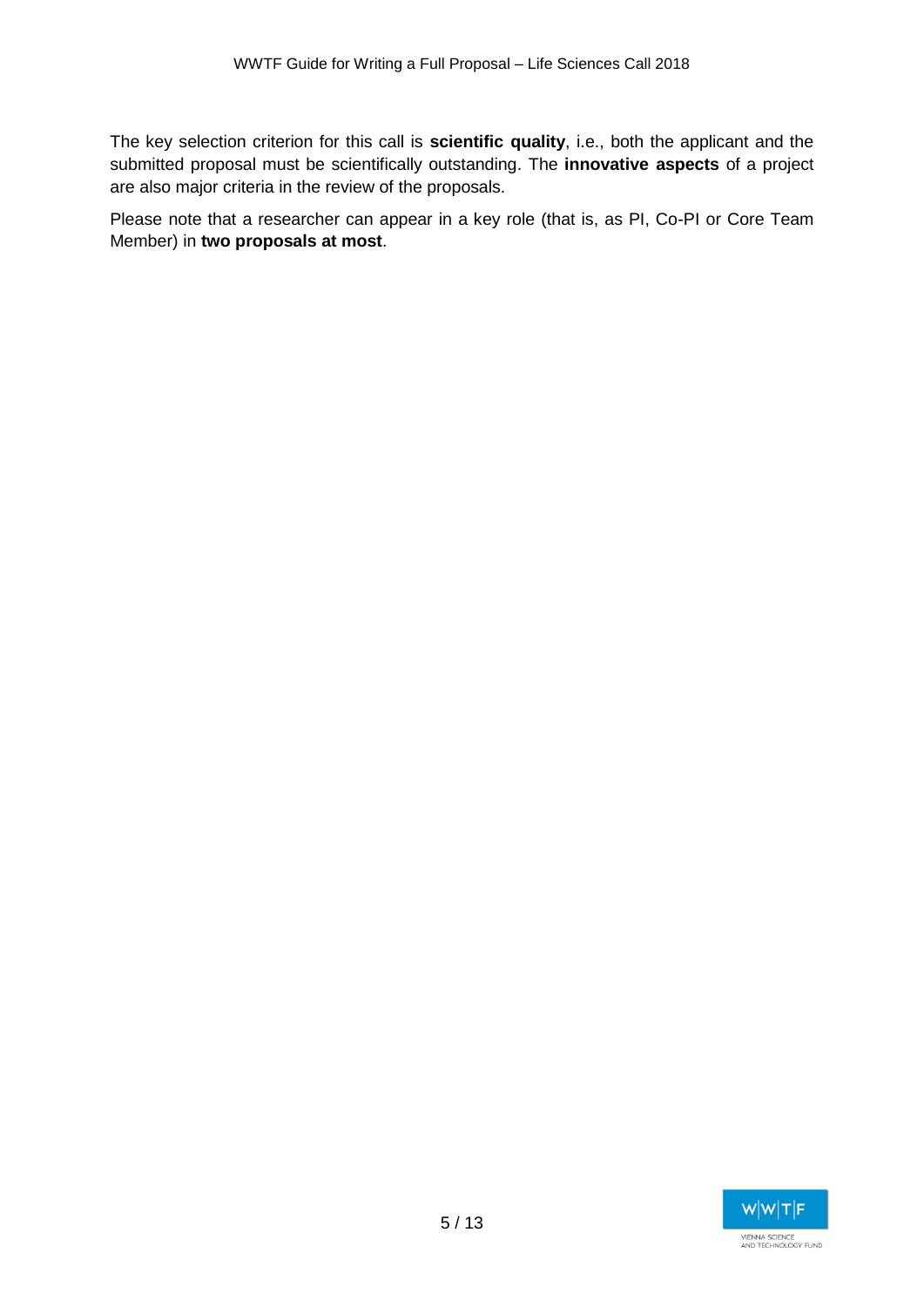# **Evaluation Process**

In this call a **two-stage submission process** is used: invited full proposals will have to be submitted by **18-May-2018, 2pm**.

## **Evaluation procedure in detail:**

**1. Formal eligibility check by WWTF:** the proposals will be screened for formal eligibility by the WWTF office based on the following criteria: Principal Investigator is affiliated to a Viennese research institution | duly submitted | funding range between  $\epsilon$  200,000 and  $\epsilon$ 800,000 | Personnel vs non-personnel costs not exceeded | required signatures | all required parts filled out | length of the proposal not exceeded | not more than two key roles in different proposals. **Proposals that do not meet the key requirements outlined will not be sent for further evaluation to the jury, and hence rejected at this stage.** Applicants of proposals which are deemed ineligible will be informed shortly after the submission deadline.

## **2. Evaluation of full proposals:**

The evaluation of full proposals is carried out through a combination of remote written assessment by international peers and a jury of international experts who convene in Vienna. At least **two jury members** are assigned to each proposal which at first undergoes **written peer review** by at least three international reviewers. The content of the full proposal must be consistent and in accordance with the successful short proposal, extending it by providing full details about the approach, state of the art, etc.

**3. Jury meeting** in Vienna in September 2018: This is the most significant step in the assessment. There will be a comprehensive evaluation of all proposals on the basis of written peer reviews and the jury's own expertise resulting in a recommendation "to be funded" or "not to be funded" for each proposal.

**4. Formal funding decision** (confirmation of jury recommendation) by WWTF Boards in September 2018.

*Applicants that have submitted a full proposal will receive anonymized full text reviews and a summary of the jury discussion after the formal funding decision.*

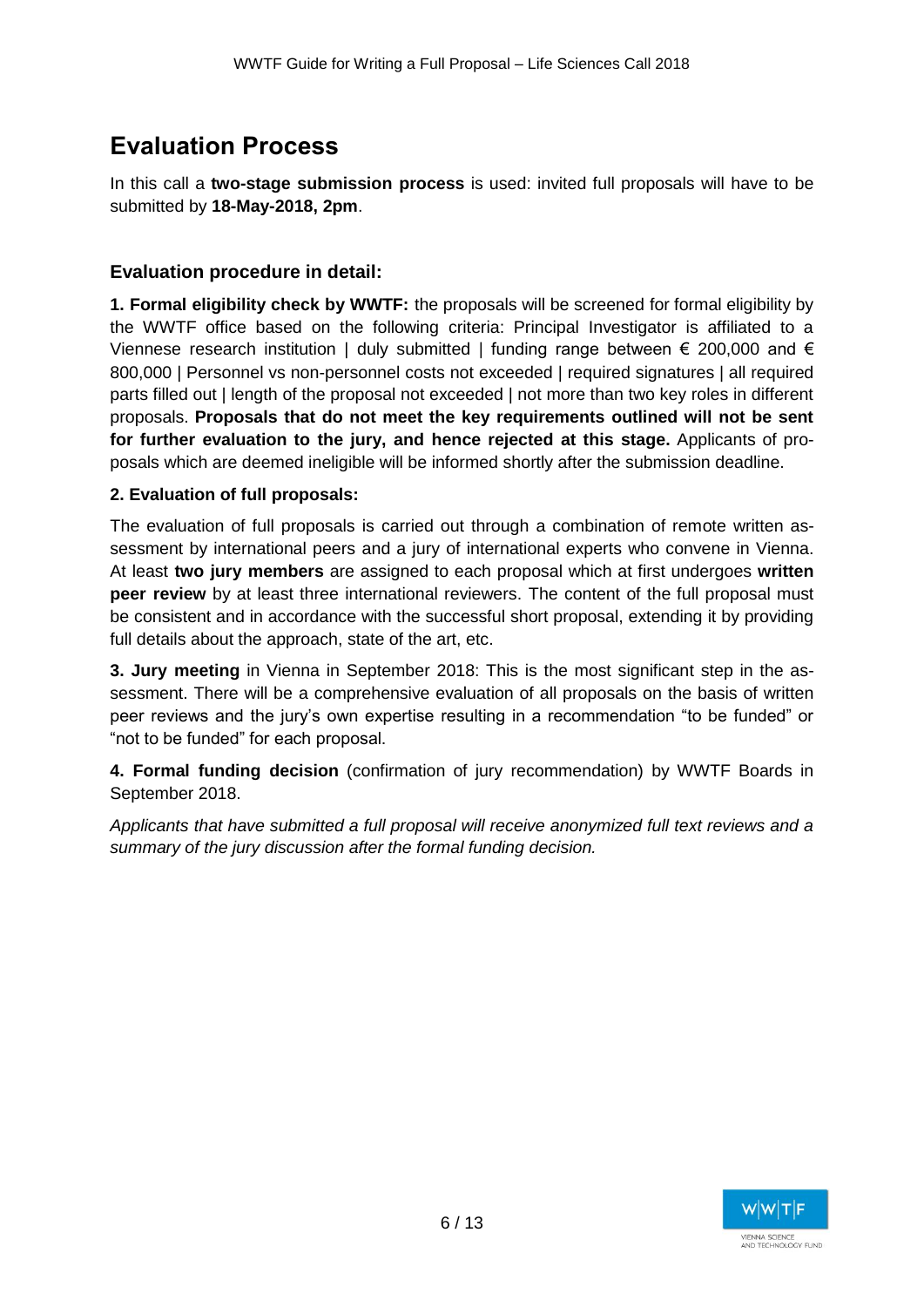# **How to use WWTF's Online Submission System**

- 1. Go to [https://funding.wwtf.at](https://funding.wwtf.at/)
- 2. **Log in**, choose the call, and select your proposal.
- 3. **Full proposal**: Fill in requested information in *online forms* and *upload requested files* (in PDF format). You can save the current status of your proposal at any time and access the system multiple times and edit the provided information!
- *4.* **Submit proposal**: The submit button becomes active only after all requested information has been filled in and uploaded (signalled by a green check mark next to the chapter title); Please be aware that after submission no changes are possible anymore!

*Note: The submission system closes at 2 pm on the day of the deadline. The upload limit of the "Research Project" and additional PDF uploads is 8MB (excluding the ethical approval(s)).*

# **Required Structure of a WWTF Full Proposal**

Applications to WWTF undergo an assessment by international scientists, thus all proposals must be written in **English**, except the "General Description" in German. Please write precisely and to the point but include sufficient detail to allow an evaluation by international peers.

The information for the full proposal consists of a part that is written "offline" and has to be uploaded as one PDF document as well as information that has to be filled in directly in the online submission system.

**Offline / word processing part** of the proposal:

- Some parts of the full proposal must be written offline with a word processing programme to allow images, tables, etc. and then uploaded (as a PDF file) to the WWTF submission system. A template is provided for this part of the proposal, which you can find in section 2. Research Project in the submission system.
- You may use the word-processing software of your choice but we kindly ask you to use a **common font type such as Arial and a font size of 11pt. Line spacing should be between 1.3 and 1.5**. If these style recommendations are drastically changed, thereby causing legibility issues, this might be cause for formal rejection of the proposal.
- Please **do not add any headers or footers** (such as page numbers, proposal number, title of proposal) to the file since this information will be added automatically upon upload of the PDF.
- You **may include figures, tables**, etc. to improve the scientific presentation. Please note that the **size limit for the overall proposal is 8 MB**, therefore, bear in mind the appropriate resolution/file size of the figures.

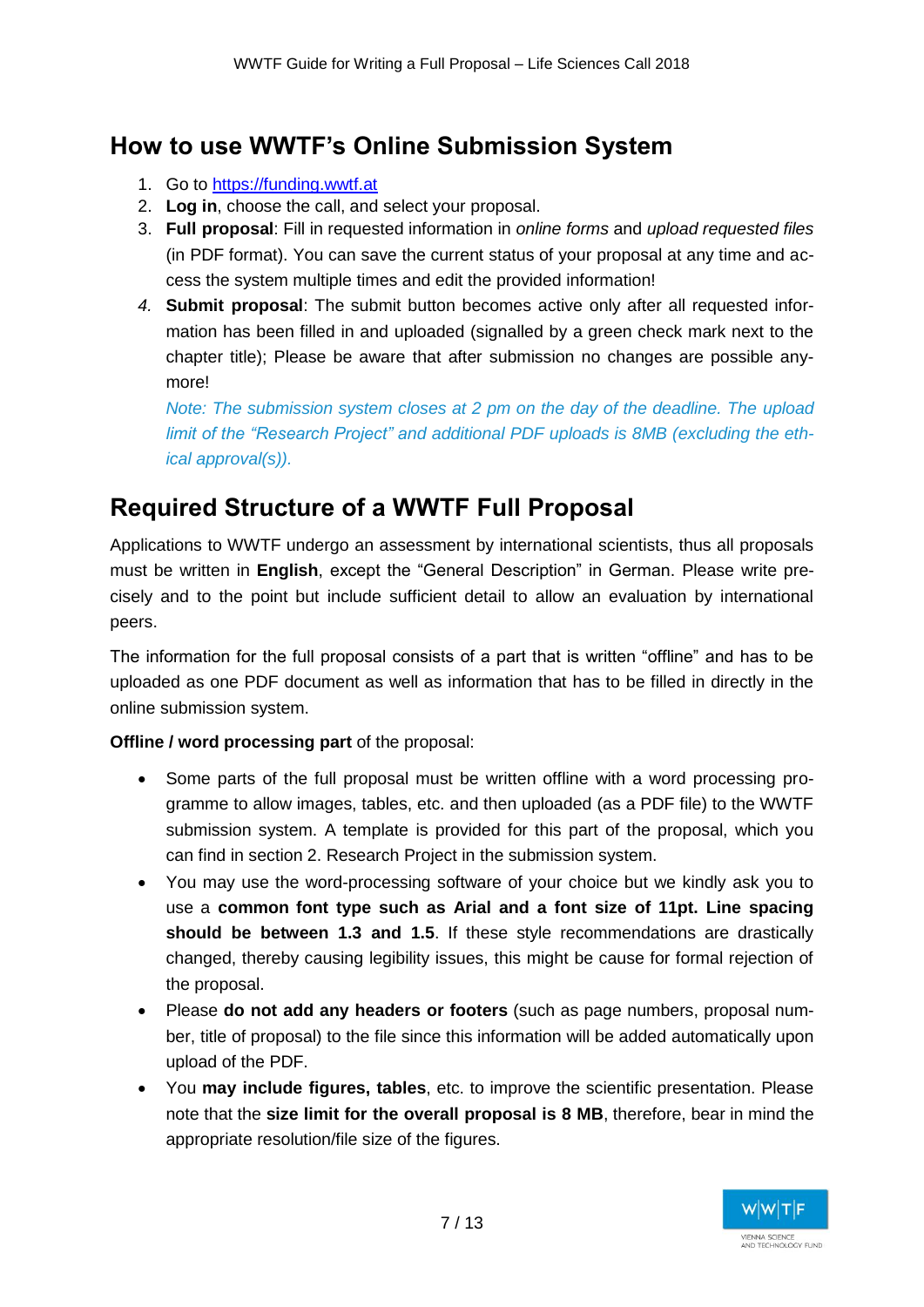- The length of the offline part of the **full proposal may not exceed 15 pages**. Please note that the system blocks the upload if this page count is exceeded.
- Bear in mind that the **full proposal is an extension of the short proposal** you have already submitted. Thus, substantial changes of in the project may impact the evaluation of the project by the jury.

**Online part** of the proposal:

- The title of the research project, keywords and the key applicants (PI, Co-PI, and core team members) must be identical to those on the short proposal. No substitution, deletions or additions of key applicants are allowed.
- All character limits include spaces.

## **1. Project Summary (online)**

- **Basic information** of the project such as the title is already filled-out. Information is transferred from the short proposal. The project duration can be changed, however major deviations from the short proposal must be thoroughly justified.
- **Scientific abstract** (up to 1,500 characters including spaces) in English will be the first information jury members and peer reviewers read.
- **General description** (up to 1,500 characters including spaces) in **German** is mandatory and will be used by WWTF for public relations work (such as the WWTF webpage) in case of funding, but will not be visible in the final electronic proposal and print-out (for the panel and peer reviewers). We ask you to write a simplified summary and not simply translate the scientific abstract into German.
- **Suggested peers** (for peer review): Applicants must suggest five international peers from fields of competences who are able to review the proposal. Suggested reviewers who you have previously worked with (publication activity, research cooperation, etc.) will not be considered due potential conflicts of interest. Please provide up to five keywords or phrases that describe the reviewers' fields of competence to allow for a balanced set of reviewers to be chosen.
- **Excluded peers** (for peer review) (optional, max. 3): Applicants may, without stating any reasons, exclude up to three peers (i.e. individual researchers and not institutions) from reviewing your proposal. The names will be stored in the WWTF database and will not be visible in the electronic proposal or print-out. Please note that we will review internationally only, thus, no reviewer with an Austrian affiliation or with very close links to Austrian research will receive the proposal.

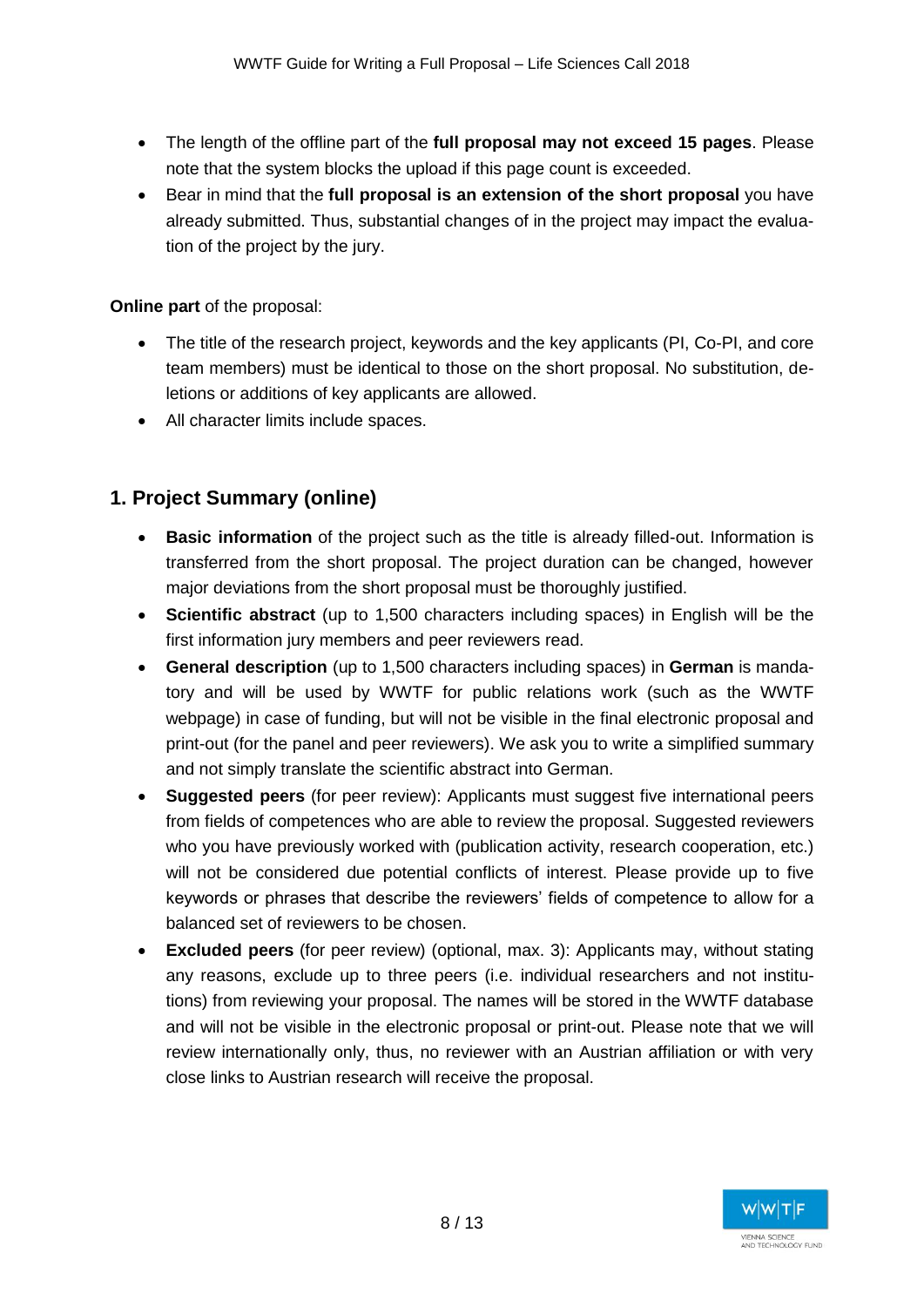## **2. Research Project (max. 15 pages including figures, PDF upload) (a template is provided in the submission system)**

Page numbers are indications about the expected length of each part, however, we allow for some flexibility between subchapters if this allows for a more precise presentation of the project. However, please note that the omission of individual parts may result in a negative evaluation.

- 1. **Introduction** (about 3 pages)
	- a. Subject of the research
	- b. State of the art and key scientific challenges
- 2. **Hypotheses, Objectives and expected outcomes** (about 3 pages)
	- a. Research questions and hypotheses
	- b. Objectives of the project
	- c. Expected results
- 3. **Innovativeness and clinical relevance** (about 2 pages)
	- a. Innovativeness of the proposed research
	- b. Contribution and relevance of the work to the field of Translational Biomedical Research

#### 4. **Methodological approach** (about 4-5 pages)

- a. Research methods
- b. Research plan (including Gantt chart)
- c. Description of the patient cohort (including details about the sample numbers, stage of sample collection/patient recruitment, power calculations, study design, and preliminary data)
- d. Feasibility, Risk Management and Mitigation
- e. Data Management Plan (incl. Dissemination of Results)

#### 5. **Roles of personnel** (about 1 page)

- a. Interdisciplinary collaborative aspects
- b. Project management
- 6. **Key references** (about 1.5 pages)

### **Online form**

Upload "Research Project"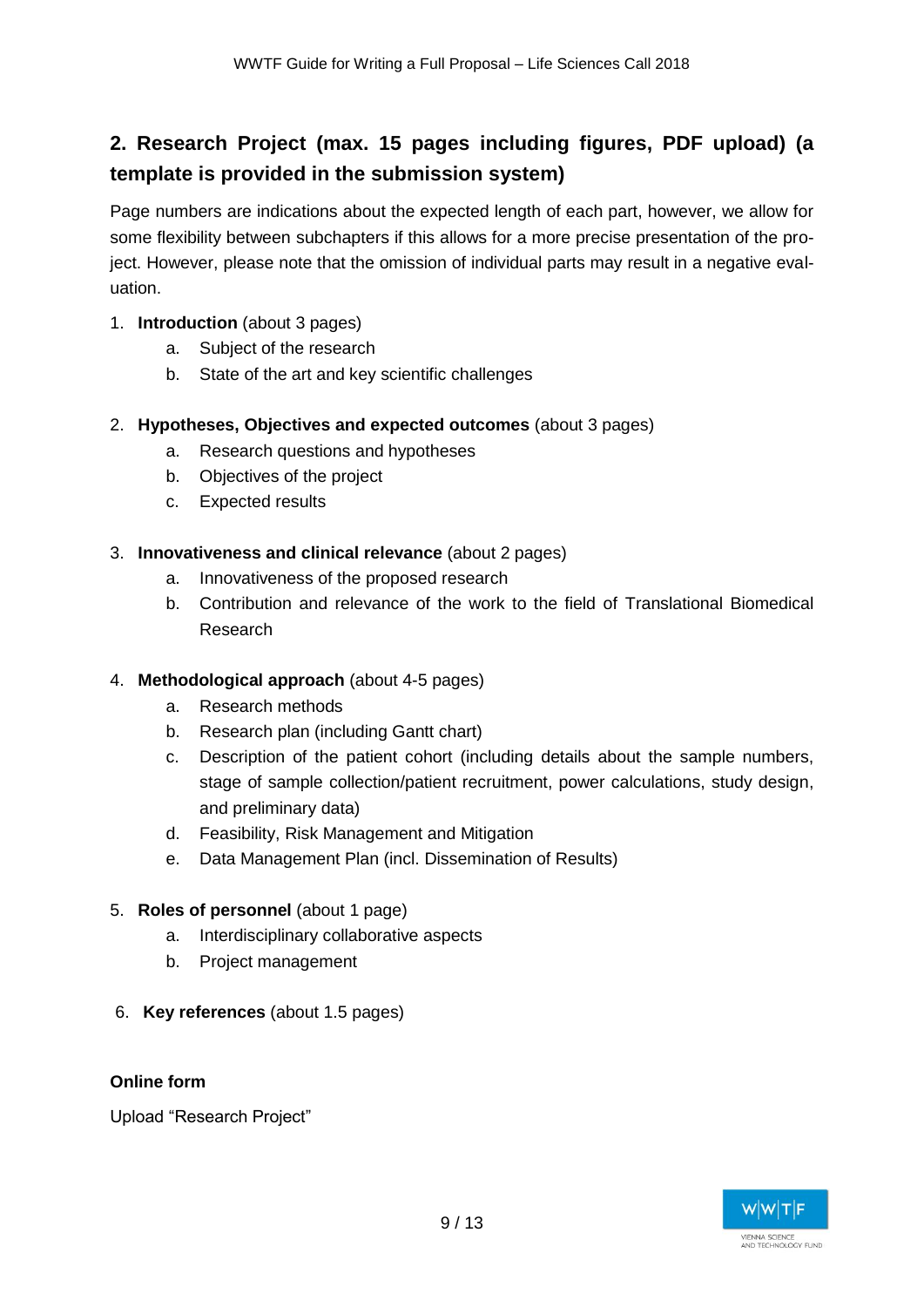#### **Potential ethical aspects (max. 750 characters)**

Confirmation if an **approval of an ethics committee / institutional review board** is required or not. If yes, upload the ethical approval(s) as a single PDF. There is no page limit, but the document may not exceed 5MB. This PDF is only for internal use and will not be sent to the panel or the peer reviewers.

## **3. Project Team**

Persons and their roles filled into the system for the short proposals (PI, Co-PI, core team members) cannot be changed or deleted. The roles and responsibilities of these persons as well as their specific competencies for the proposed project can be described in detail (max. 500 characters per textbox). The CV uploaded in the short proposal stage can be replaced; however the use of the WWTF CV Template is mandatory also at this stage. The template can be downloaded in this section of the proposal in the submission system.

Further persons not in a "key role" (all but PI, Co-PI, core team members) can be added. This is relevant to calculate the project budget. Placeholders for future team members can be added by selecting "N.N." from the *Title* drop-down and allocated a budget in the next section, multiple N.N.s should be numbered in the surname box.

|                 | Title: *                            | First/given name(s): *<br>٠ | Last name/sumame: *             |
|-----------------|-------------------------------------|-----------------------------|---------------------------------|
|                 | Year of birth:                      | Highest academic title:     | Date of doctorate: (dd.mm.yyyy) |
| Institution: *  |                                     |                             | $\ddot{\phantom{a}}$            |
| Staff category* | $\mathbf{c}$<br>-- please select -- |                             |                                 |

add Additional persor

*Staff categories: "Senior personnel", "Post-Doc", "PhD student", "Diploma student", "Office, technician"* 

To add an additional person from a different institution other than the institutions of the three persons from the core team, you first have to add an additional partner institution. In total, a maximum of 5 institutions can be entered.

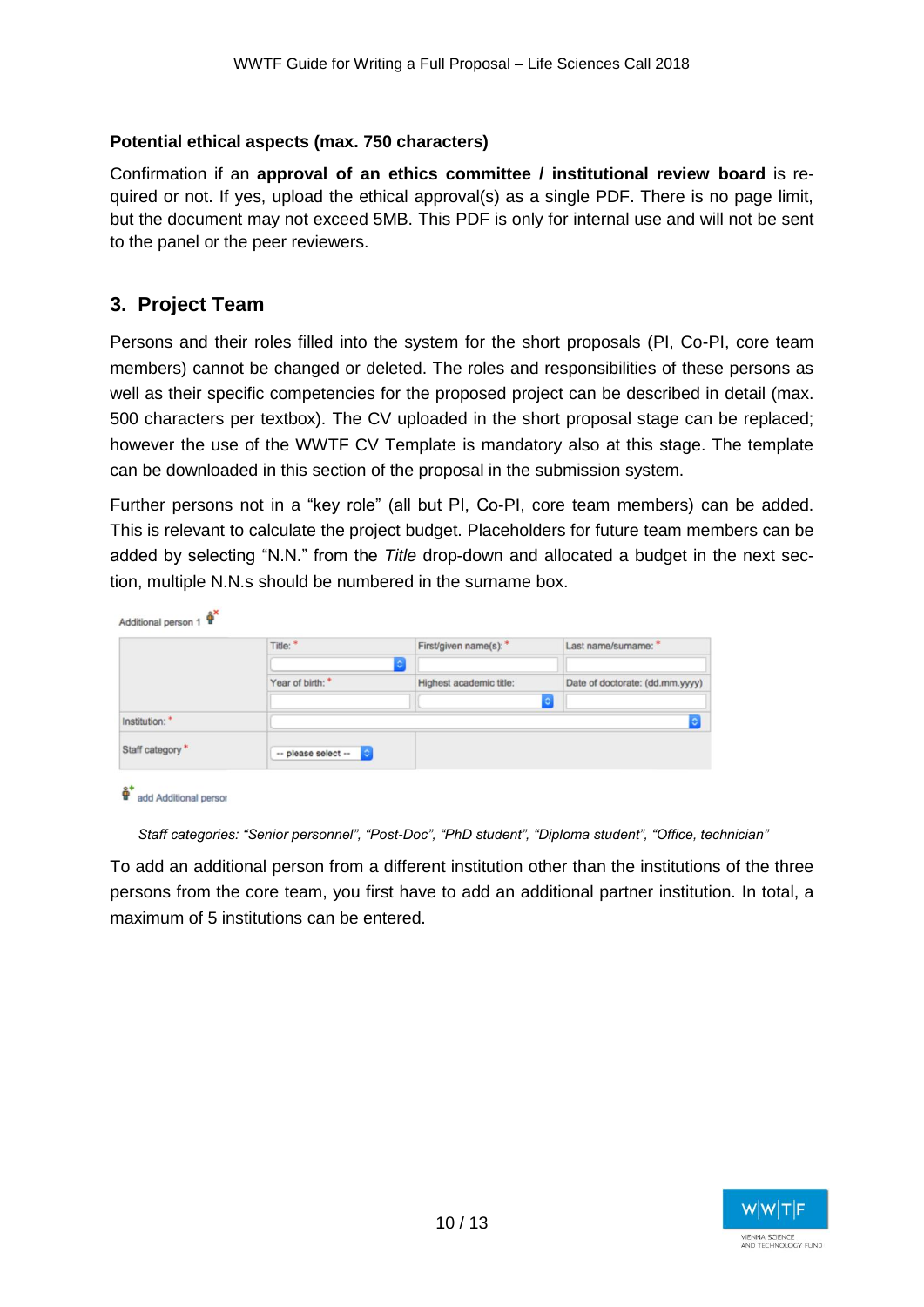| Partner Institution 1             |              |                   |                        |                      |
|-----------------------------------|--------------|-------------------|------------------------|----------------------|
| Contact person:                   | Title: *     | Academic title: * | First/given name(s): * | Last name/surname: * |
|                                   | $\checkmark$ | $\checkmark$      |                        |                      |
| Partner institution: *            |              |                   |                        |                      |
| Institute/department<br>/group: * |              |                   |                        |                      |
| Address:*                         |              |                   |                        |                      |
| Zip code/city<br>/country: *      |              |                   |                        | $\checkmark$         |
| E-mail:*                          |              |                   |                        |                      |
| Telephone: *                      |              |                   |                        |                      |
| Website:*                         |              |                   |                        |                      |

- **Gender Management Policy** (up to 750 characters including spaces): Please describe how your project manages gender equality issues for example in job announcements, recruitment of staff and working environment.
- **Plans for Human Resources Development** (up to 750 characters including spaces): Please describe how your project contributes to human resources development of the team members (e.g., providing opportunities for research, staff exchange, teaching and mentoring).

## **4. Project Budget**

- **Planning of personnel costs (Table 1)** includes the names and staff category of all persons listed in part "3. Project Team" which are automatically filled in. First choose the funding source (WWTF, in-kind, WWTF & in-kind) and then add the average yearly time commitment for each project year. The average yearly time commitment for the funding source category "in-kind" is set to a minimum of 5%. Finally, for those persons where WWTF funding is requested, fill in the salary corresponding to a **100% employment<sup>1</sup>** (full time equivalent) in the respective column. The total funding applied for each person will then automatically be calculated including a 3% annual salary increase. At the end of Table 1 you will see the total personnel costs applied for from WWTF. Costs are calculated in **thousands of Euro**, e.g. 305.60 k Euro = 305,600 Euro.
- **Planning of non-personnel costs (Table 2)**, project related costs for equipment, consumables, travelling, publications, organization of workshops/ conferences/ …, and other costs) has to include a concise description of costs per cost category/ institution as well as the funding applied for. The budget for non-personnel costs is limited to max. 40% of overall WWTF funding.

 $1$  Please be aware that the PhD salary listed by the FWF is for a 75% or a 30 hours position.

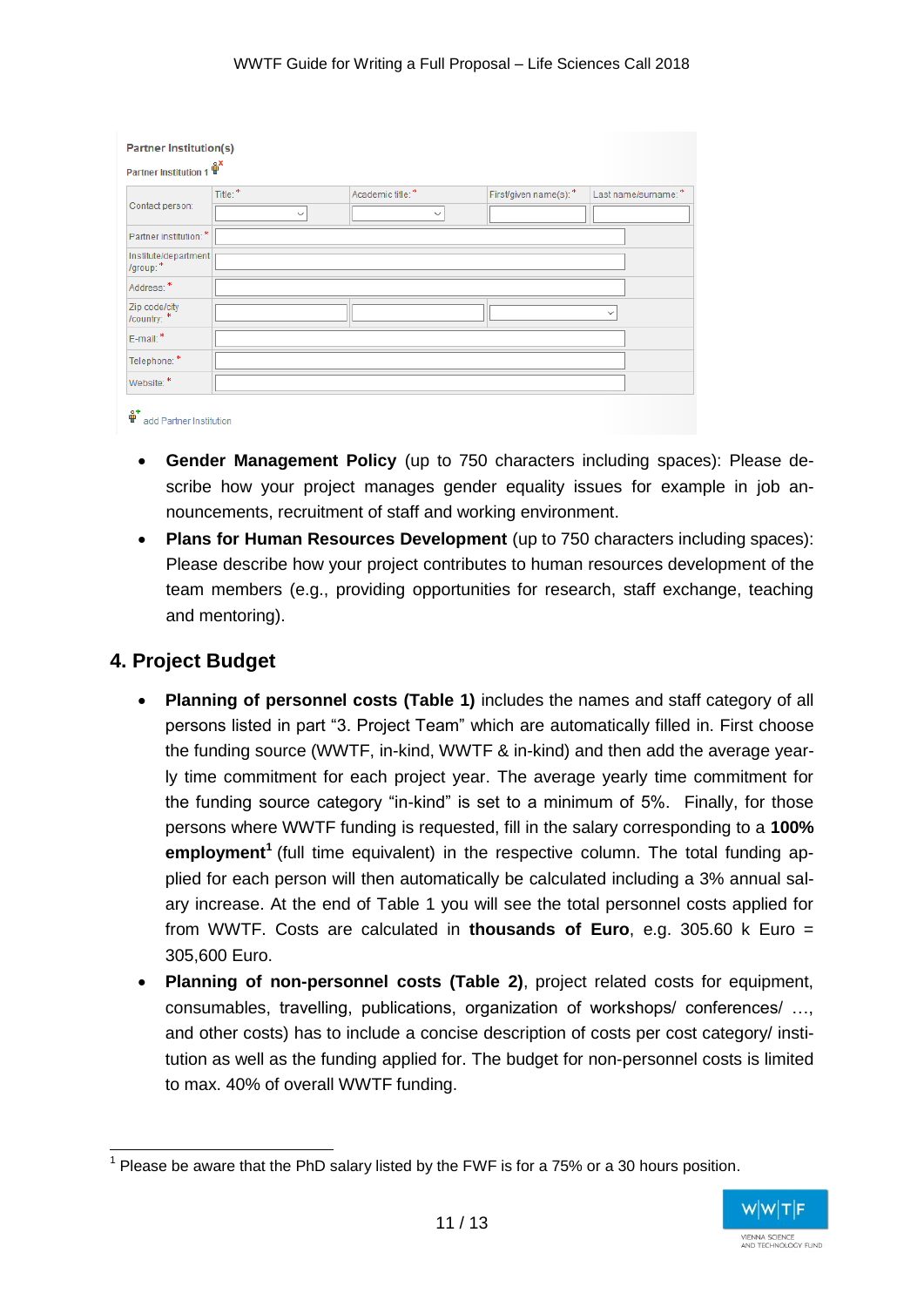- **Total funding applied for per institution (Table 3)** details the direct costs that will be automatically filled in using the information provided in tables 1 and 2. Kindly add the overhead percentage (i.e., indirect costs) per involved institution as an integer between 0 (no overheads claimed) and 20 (20% overheads claimed). Finally, Table 3 will give you an overview on the total funding applied for from WWTF per involved institution. Up to 20% of the budget may be allocated to institutions outside of Vienna. Note: Minimum funding volume is 200,000 €, the upper limit is 800,000 €. *There should not be any significant changes in the requested volume in comparison to the short proposal. Exceptions are accepted but require an explanation in the section "Explanation of Cost Planning".*
- You are also asked to tick a checkbox that you are aware of the **overhead policy** of your institution.
- **Explanation of Cost Planning** (max. 3.000 characters): WWTF provides substantial funding for scientific projects covering all project related direct costs plus a maximum of 20% overheads (i.e., "indirect costs"). Therefore, WWTF requires an explanation of your cost planning and detailed calculations of personnel costs (which should comprise the major part of the project related costs) as well as planning of project related costs for equipment, consumables, travelling, publications, organization of workshops/ conferences/ … and other project related costs
- Last but not least you must **disclose other applications for funding** of the same project: Is this project (or parts of it) already subject to ongoing requests for funding?

## **5. Affirmations and Authorization**

WWTF requires the Principal Investigator and Core Team Members to sign a print-out of the affirmation form.

In addition, WWTF requires that the print-out contains the signatures of the authorized person(s) of all participating institutions to which the persons signing the "Authorization" are affiliated in case of funding. The names of the person(s) signing the authorization for each hosting institution have to be inserted into the provided textboxes in the system.